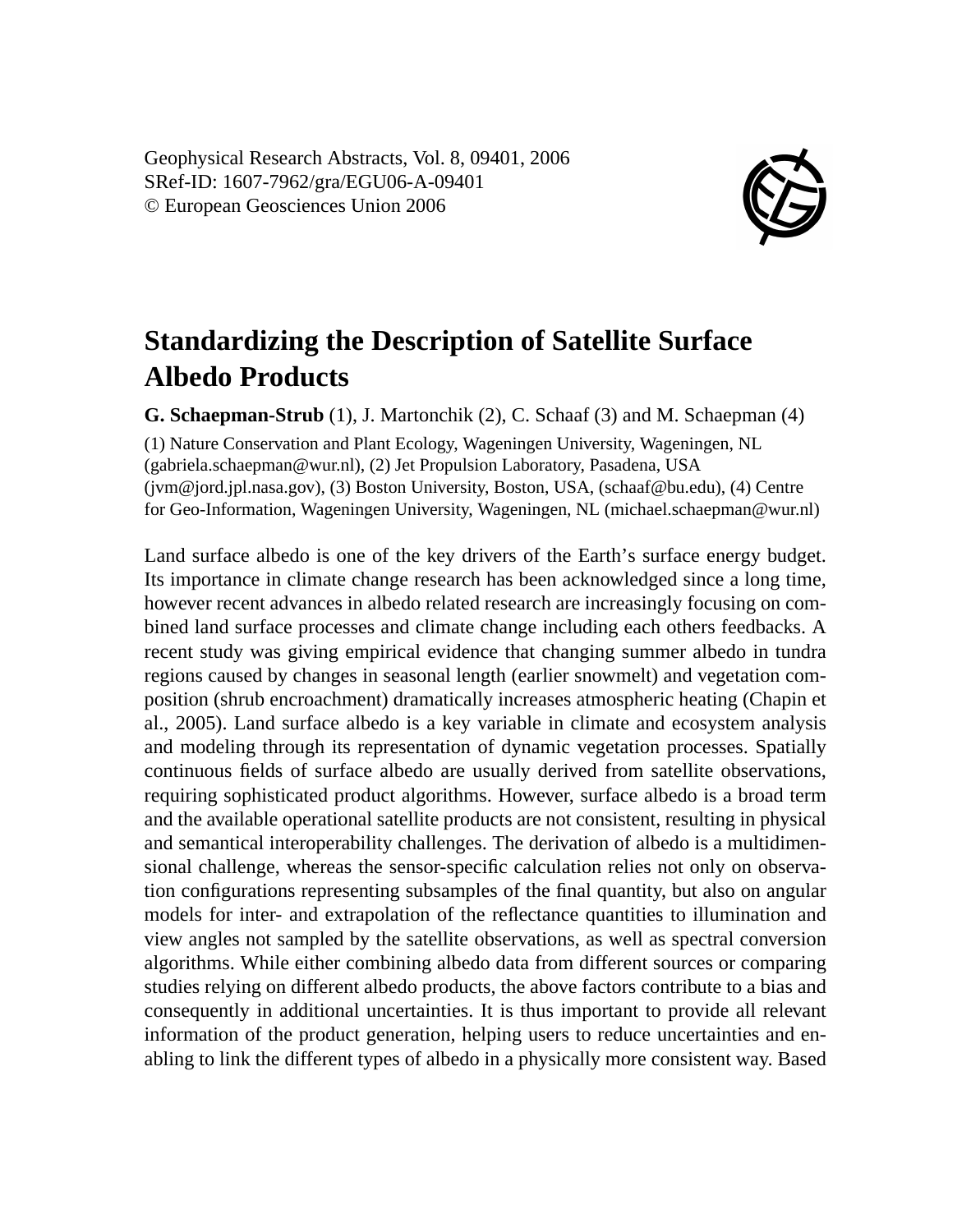on well-documented albedo products (e.g., derived from MODIS, MISR, Meteosat) we are presenting a standardized description of albedo data products. We are basing this approach on the following aspects: (1) A physically consistent description of a) reflectance input and b) resulting albedo quantities, based on the reflectance terminology by Martonchik et al., 2000. a) The reflectance input for the calculation of albedo quantities consists of top-of-atmosphere single-view angle observations corrected to the at-surface level. The standardized description contains details on the atmospheric correction of the at-surface reflectance, including the illumination geometry of the at-surface reflectance (i.e., bidirectional reflectance factor), and assumptions concerning aerosol properties (e.g., optical depth, particle size, single scattering albedo, vertical distribution) and whether these properties are inferred from the same radiance data as the albedo products or selected from climatological data. b) Description of the physical nature of satellite derived albedo products, with special emphasis on the illumination configuration of the available products (i.e., directional-hemispherical reflectance (DHR), bihemispherical reflectance (BHR), bihemispherical reflectance under isotropic diffuse irradiance conditions (BHRiso)). (2) Angular subsampling: Using empirical/semiempirical BRDF models, the atmospherically corrected observations are integrated to estimate albedo. Three main concepts for the acquisition of multiple view/sun angle configurations exist: instantaneous multiple view angle acquisition by a single instrument (e.g., MISR), daily accumulation of geostationary satellite observations (e.g., Meteosat), and multiple day composites covering the same surface under different view/sun angle geometries (e.g., MODIS). Details on the sampling design (e.g., number of used samples, time interval between samples), the sun and observer geometry of the single-angle at-surface reflectance quantities, as well as the geometry of resulting albedo products (e.g., fixed solar angle versus solar angle of observation), are part of the standardized description. (3) Spectral subsampling: A narrow-to-broadband conversion has to be performed to calculate broadband albedo from observations of a few spectral bands of the satellite sensor. The characteristics of the spectral bands (e.g., center wavelength, full width half maximum), details on the spectral conversion algorithms, as well as bandwidth of resulting albedo quantities are listed in the standardized albedo product description. (4) A priori knowledge and assumptions in the form of for example, land-surface specific constants or boundary conditions used in the atmospheric correction, angular modeling, or spectral conversion need to be described additionally. (5) Point of contact (individuals and/or organizations) for the purpose of users who may want additional information than that found in the standardized description.

The above presented standardized description is then applied to a selected set of operational albedo products (e.g., MODIS, MISR), discussing the status of the current products. This contribution forms a basis for an in-depth discussion on a standard for